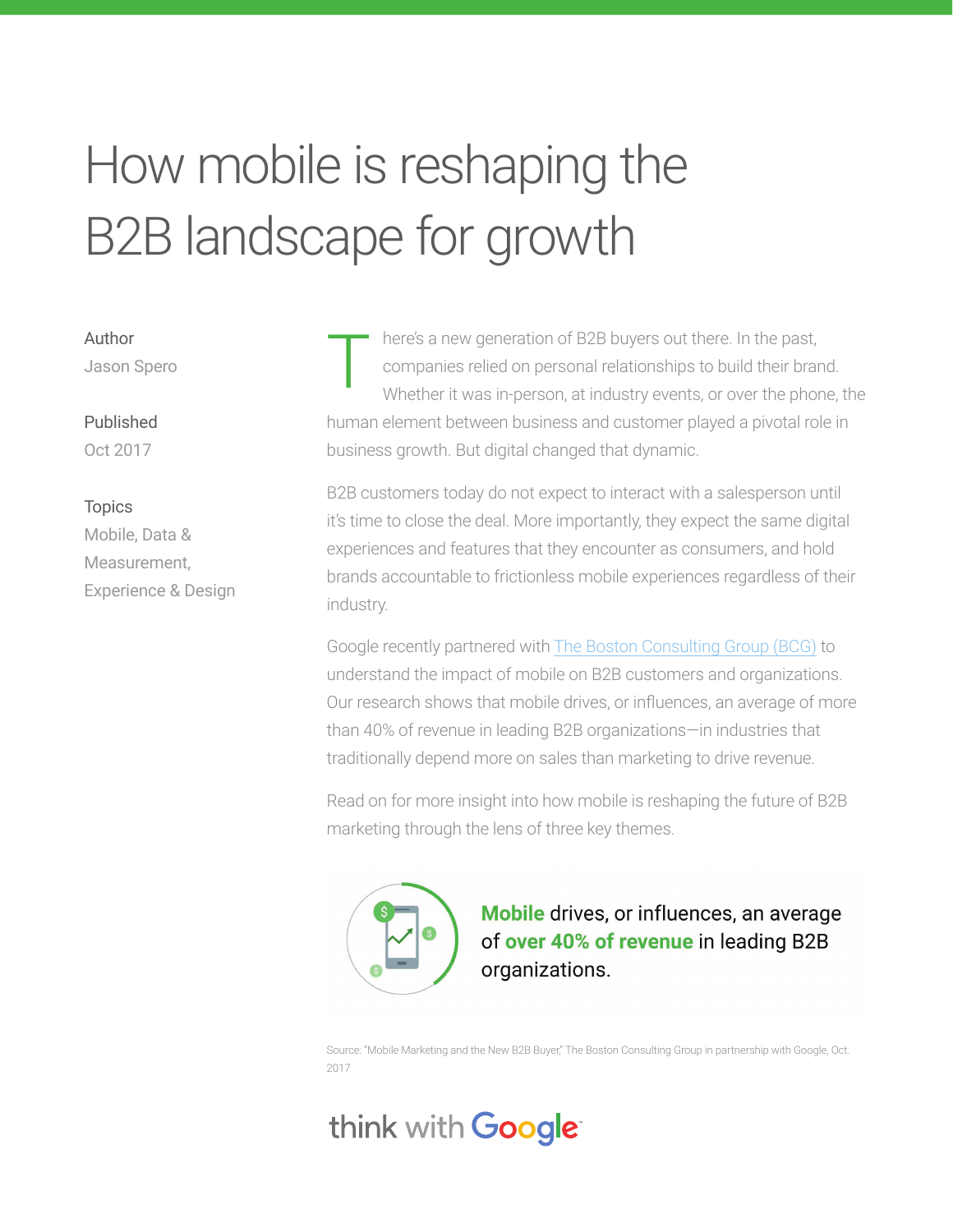# The new B2B buyer

Today's consumers aren't comparing you to other businesses in your industry—they're comparing you to the best digital experiences they've ever had. B2B buyers are no exception.

Mobile is increasingly playing a critical role in the B2B customer journey. In fact, 50% of B2B search queries today are made on smartphones.<sup>1</sup> BCG expects that figure to grow to 70% by 2020.<sup>2</sup>

B2B buyers are becoming increasingly savvier with technology, using mobile for work, and multitasking across multiple screens. They are also no longer tethered to a desk. The B2B buyer is more likely to work from home or stay productive on mobile while commuting and traveling.

# B2B buyers are becoming increasingly savvier with technology, using mobile for work, and multitasking across multiple screens.

B2B buyers are also spending more time on mobile. Mobile usage per B2B worker is expected to increase from two hours a day to three by 2020, driven by millennials, Gen Z, and the increasing use of smartphones by older workers.3



50% of B2B search queries today are made on **smartphones**. BCG expects that figure to grow to 70% by 2020.

Sources: Google Internal Data, March 2017 "Mobile Marketing and the New B2B Buyer," The Boston Consulting Group in partnership with Google, Oct. 2017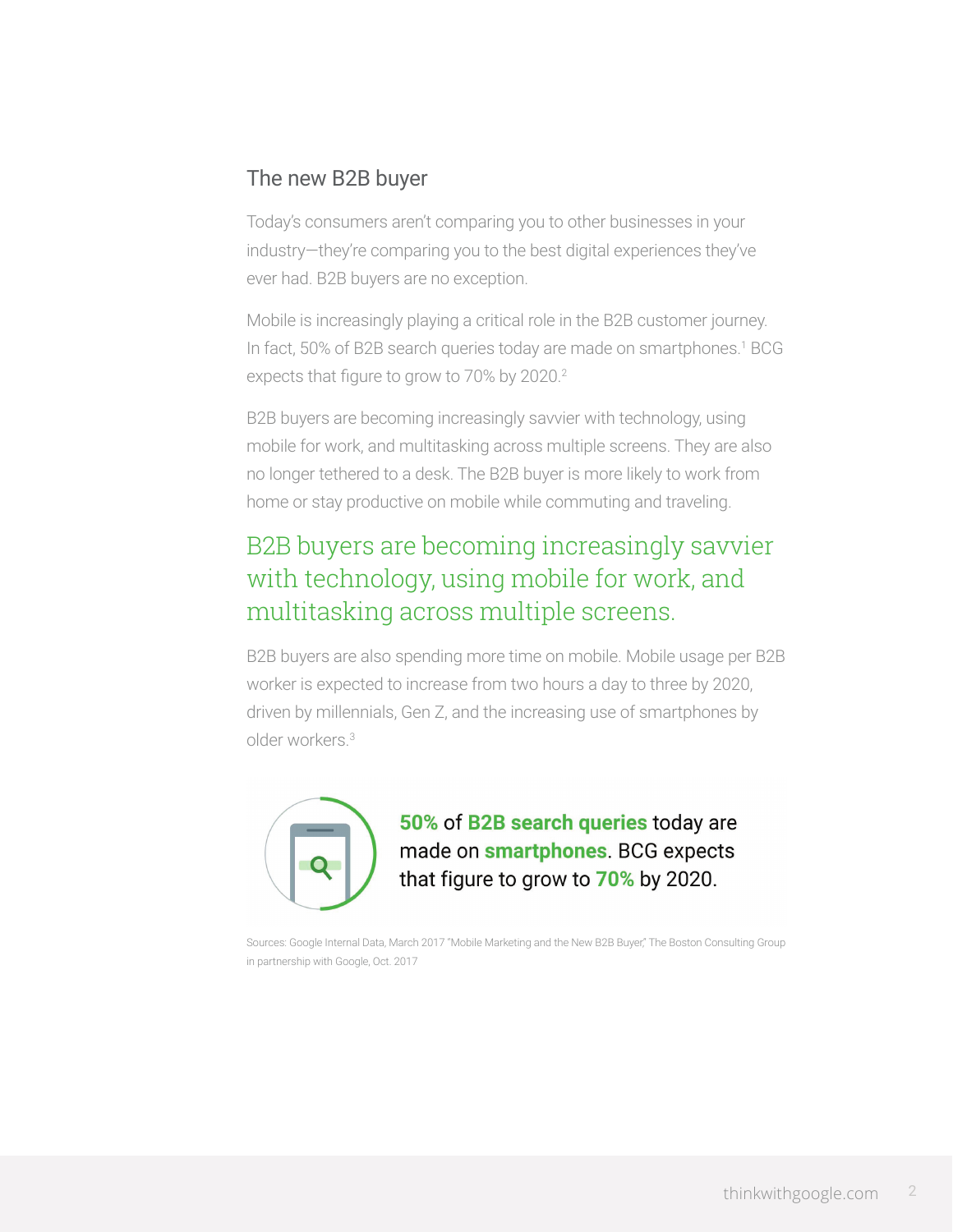## The new B2B business

Increased usage is not the only benchmark—mobile is driving business results. BCG's research indicates that mobile accelerates time to purchase, which boosts revenues and reduces costs. Mobile can fasttrack time to purchase by 20% through facilitating efficiencies in decisionmaking and enhanced team collaboration, particularly with more complex purchases.4

Furthermore, B2B mobile leaders are generating higher levels of mobile engagement as measured by search queries, site traffic, lead generation, and actual transactions. They're also seeing a greater share of revenue that is mobile driven or influenced.

# B2B mobile leaders are generating higher levels of mobile engagement as measured by search queries, site traffic, lead generation, and actual transactions.

Also noteworthy, mobile increases loyalty. Our study shows that a positive mobile experience increases repurchase rate and builds customer loyalty. More than 90% of B2B buyers reporting a superior mobile experience say they are likely to buy again from the same vendor compared with only about 50% of those reporting a poor mobile experience.5

## The new B2B mobile experience

When we observed how B2B mobile leaders prioritize mobile, we found that leaders take a fundamentally different, customer-centric approach to mobile.

First, they embrace a mobile-first strategy. They understand the role mobile plays at key engagement points, and with different individual roles within the buying team, and develop a specific strategy for each.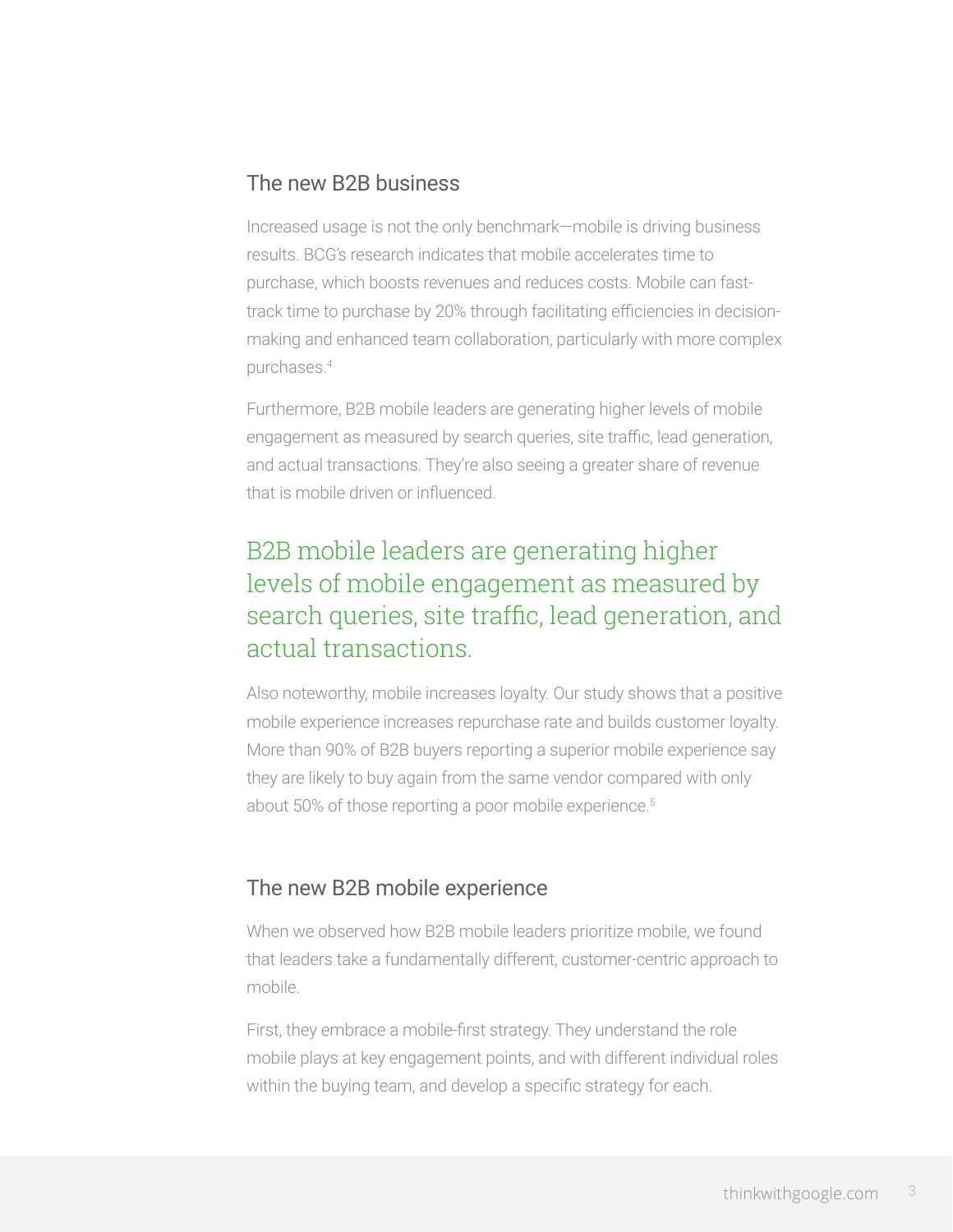They then develop simple mobile-first experiences—minimal text with vertical creative formats—and take advantage of unique smartphone capabilities, such as location data and click-to-call links.

Finally, mobile leaders understand that combining their own data (from mobile apps, website, etc.) with relevant third-party data (from business partners, social media, etc.) creates better insight into customers, which helps improve experiences and drive loyalty. The B2B purchase process can be long and complex, so high-quality, personalized content, delivered throughout the buying journey is an important differentiator.

Take 4imprint for instance, a company specializing in custom branded goods and apparel. The company realized that its clients were using mobile to better understand 4imprint's product selection and benefits. The company partnered with Google to track this shift in behavior by looking at trends in mobile queries and mobile site visits. Both metrics reinforced the growing importance of the mobile channel to 4imprint's business. As a result, it upgraded its user experience on mobile. These efforts, coupled with an increase in mobile marketing, drove a 43% spike in mobile sessions and a 38% increase in mobile revenue.

As 4imprint has shown, the same B2B principles of strong one-on-one relationships remain true even in a mobile-first world. But B2B marketers are finding ways to do this at scale. And as we have seen with each wave of technology adoption, leaders typically outperform laggards in revenue growth and share gain. By prioritizing mobile experiences now, leaders have a first-mover advantage that will make it difficult for laggards to catch up.

For a closer look at BCG and Google's new research, download the full report.